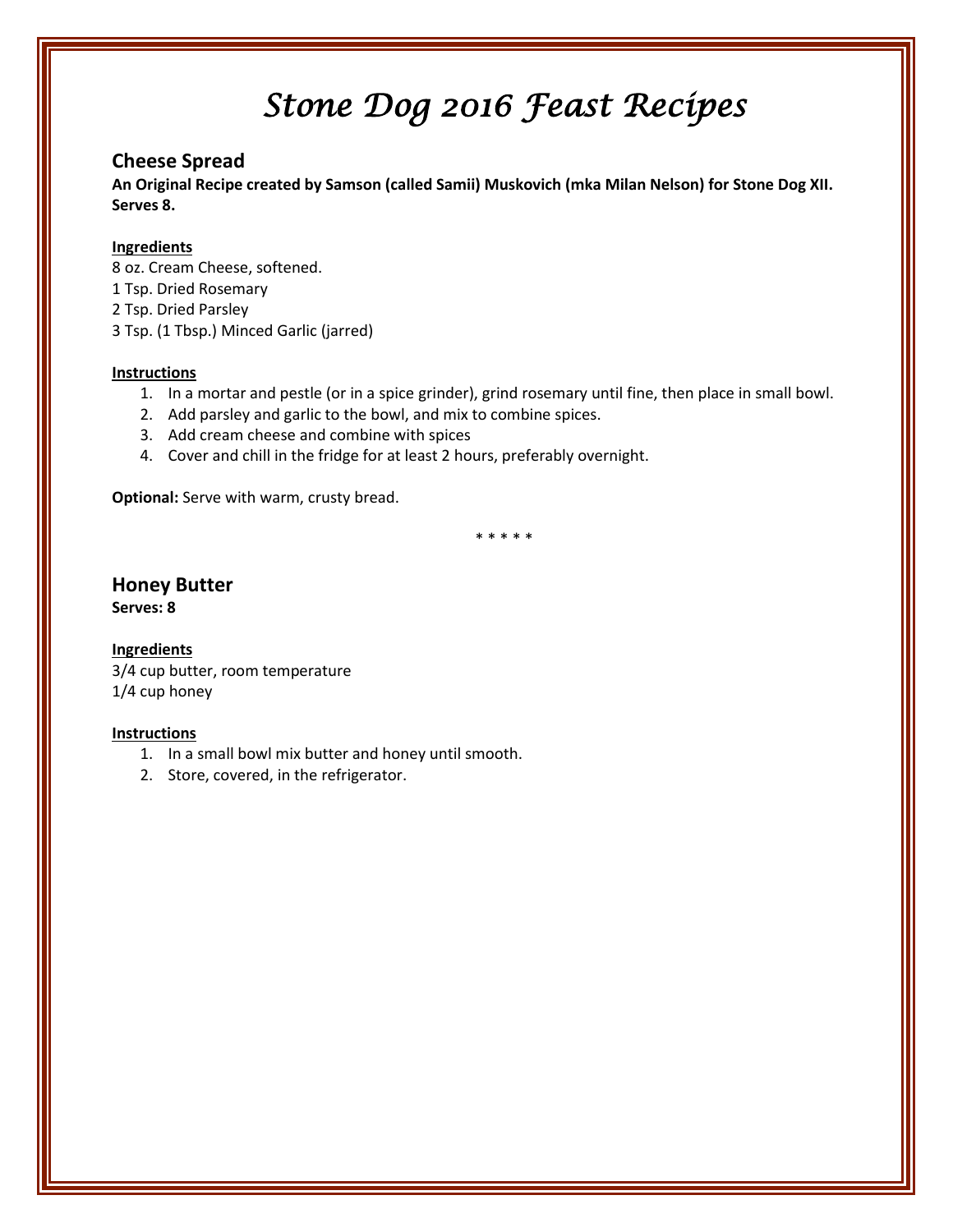**Mixed Green Salad with Feta and Apples Serves: 16**

#### **Ingredients**

#### **Salad**

16 oz. Spring Mix 2 Medium to large Gala Apples, chopped 8 oz. Feta Cheese, crumbled 16 oz. Candied Walnuts (optional)

#### **Dressing**

**(Original Source: White House Honey-Apple Cider Vinaigrette)** 1 Tbsp. Minced Garlic 1/4 C. Apple Cider Vinegar 1/2 C. Honey 3/4 C. Extra Virgin Olive Oil Salt and Pepper to Taste

#### **Instructions**

- 1. Combine Apple Cider Vinegar, Honey, and Minced Garlic in a bowl. Whisk in EVOO to emulsify and combine it. Add salt and pepper to taste. Set aside until later.
- 2. In a large bowl, combine Spring Mix, chopped Gala Apple, and Crumbled Feta Cheese.
- 3. Whisk the dressing you previously made and pour it over the salad and toppings, coating thoroughly.
- 4. If serving with Candied Walnuts, sprinkle over the mixed salad or set in bowls on the table to garnish. Serve salad.

\* \* \* \* \*

### **Candied Walnuts**

**Serves: 16**

## **Ingredients**

16 oz. Walnuts (can be halves or pieces) 2/3 C. Sugar 1/3 C. Water Salt to taste

- 1. In a heavy pan, bring salt, sugar, and water to a boil and ensure sugar is dissolved.
- 2. Once sugar is dissolved fully, add in walnuts and stir to coat.
- 3. Once walnuts are coated, spread them out onto a pan.
- 4. Bake pan at 400\*F for approximately 15-20 minutes until sugar coating is glossy.
- 5. Remove pan and allow walnuts to cool completely before serving.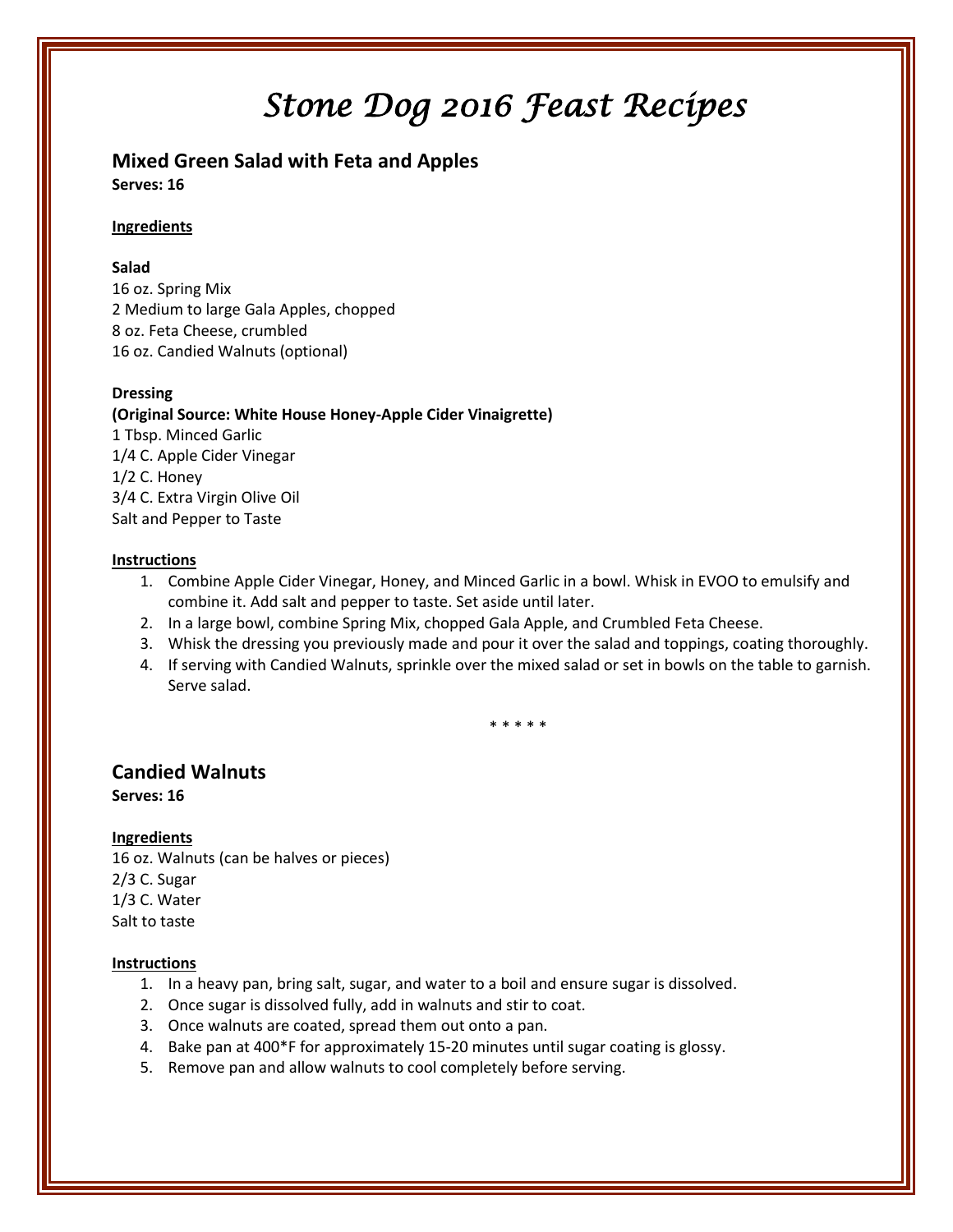### **Russian Roasted Chicken**

**An Original Recipe created by Samson (called Samii) Muskovich (mka Milan Nelson) for Stone Dog XII. Serves: 20.**

#### **Ingredients**

16.9 oz. Baltika No. 9 Russian Lager 1/4 C. Sea Salt 3/4 C. Sugar 1.5 L Hot Water 1.5 L Ice Water 10 lb. or 20 pc. Chicken Thighs 1/4 C. (1 Stick) Unsalted Butter 1 Tbsp. Each of:

- Whole Peppercorns
- Thyme
- Basil
- Rosemary
- Minced Garlic

- 1. Combine Russian Lager, Salt, Sugar, and Spices in a large bowl or kitchen tub. Stir to combine ingredients and begin dissolving salt and sugar for the brine base.
- 2. Heat up 1.5 L of water to just below boiling. Once heated, add into brine base and stir in, ensuring salt and sugar are dissolved.
- 3. Add 1.5 L of ice water to cool the brine down.
- 4. Add chicken, giving it a stir to distribute the spices throughout the mixture.
- 5. Cover chicken and brine, and refrigerate for 16-24 hours.
- 6. When ready to cook, pre-heat oven to 375\* F, line pans with foil (helps with clean-up later), and melt butter.
- 7. Pat chicken pieces dry and lay them out in a single layer on the pans you're using. Baste chicken with melted butter before placing in the oven.
- 8. Place chicken into oven and set the timer for 60 minutes. At the 40 minute and 20 minute marks, baste with more butter.
- 9. At the end of 60 minutes, check the internal temperature of the chicken with a kitchen thermometer to 165\* F. Once it's at 165\* F, remove chicken from oven and allow it to rest prior to plating and serving.
- 10. Serve and enjoy!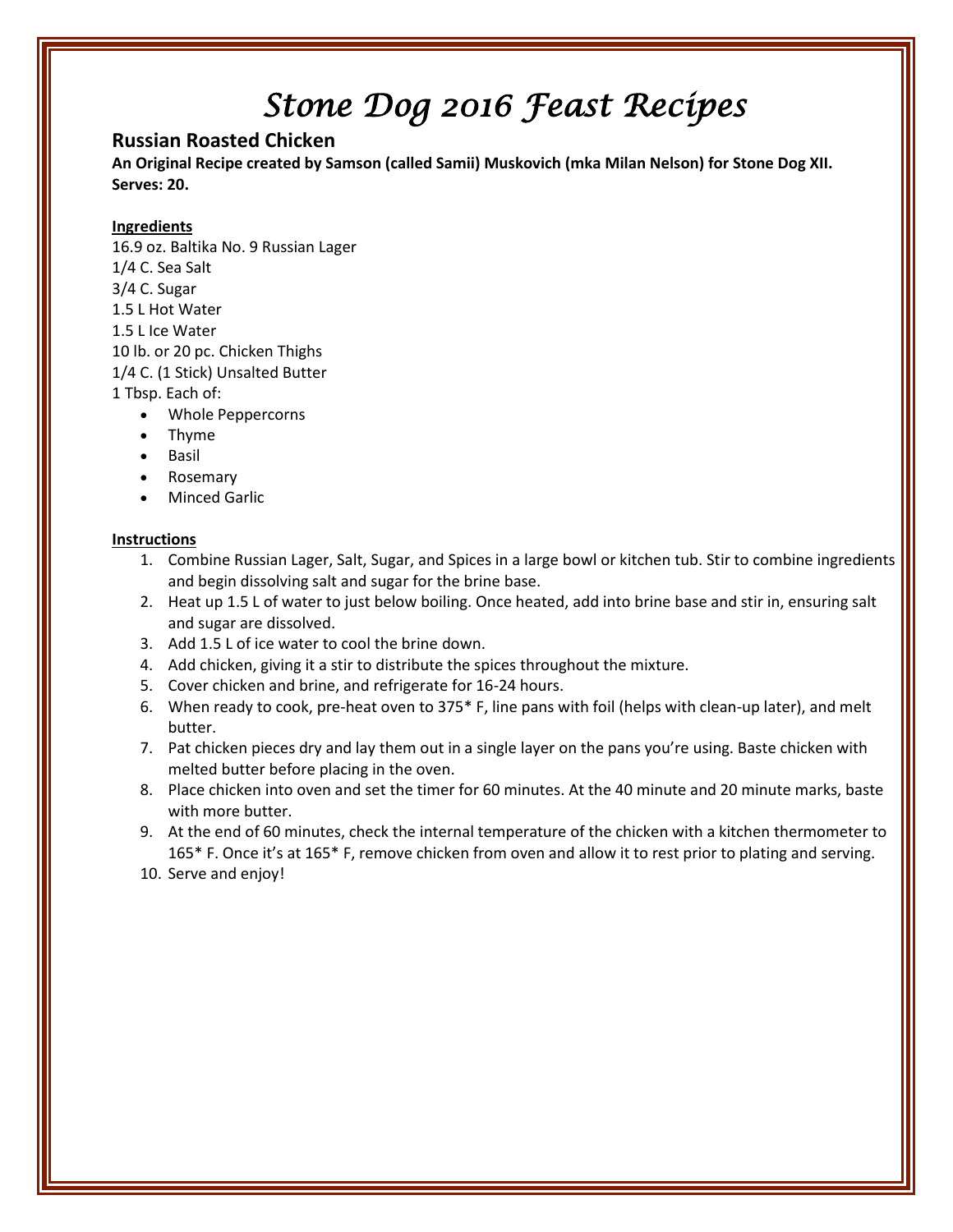### **Roasted Pork Loin**

**An Original Recipe created by Samson (called Samii) Muskovich (mka Milan Nelson) for Stone Dog XII. Serves: 8-10.**

#### **Ingredients**

4-5 lb. Boneless Pork Loin 3 tbsp penzey's minced garlic 3 tbsp Italian herb mix Salt Pepper 1 tbsp smoked paprika 3 tbsp penzey's onion, minced toasted 3 tbsp parsley Olive oil

- 1. Preheat your oven to 375\*F.
- 2. Combine minced garlic, Italian herb mix, paprika, minced toasted onion, and parsley in a small bowl.
- 3. Pat pork loins dry with paper towels, removing any excess fluid from them.
- 4. Take a sharp knife and make several incisions along the length of the loin, fat side up.
- 5. Drizzle olive oil over pork, making sure to turn it over to coat. Rub oil into the meat.
- 6. Liberally sprinkle salt and pepper all over the pork, making sure to rub it in.
- 7. Sprinkle the spice and herb mixture all over the pork, ensuring that some of the mixture goes into the cavities you created earlier.
- 8. Add to your pan and roast for 45-60 minutes. Internal temperature should be approximately 145 150\*F.
- 9. Once the internal temperature has been reached, remove from oven and allow to rest for approximately 5 minutes.
- 10. Once meat has rested, slice into ¼" slices and serve.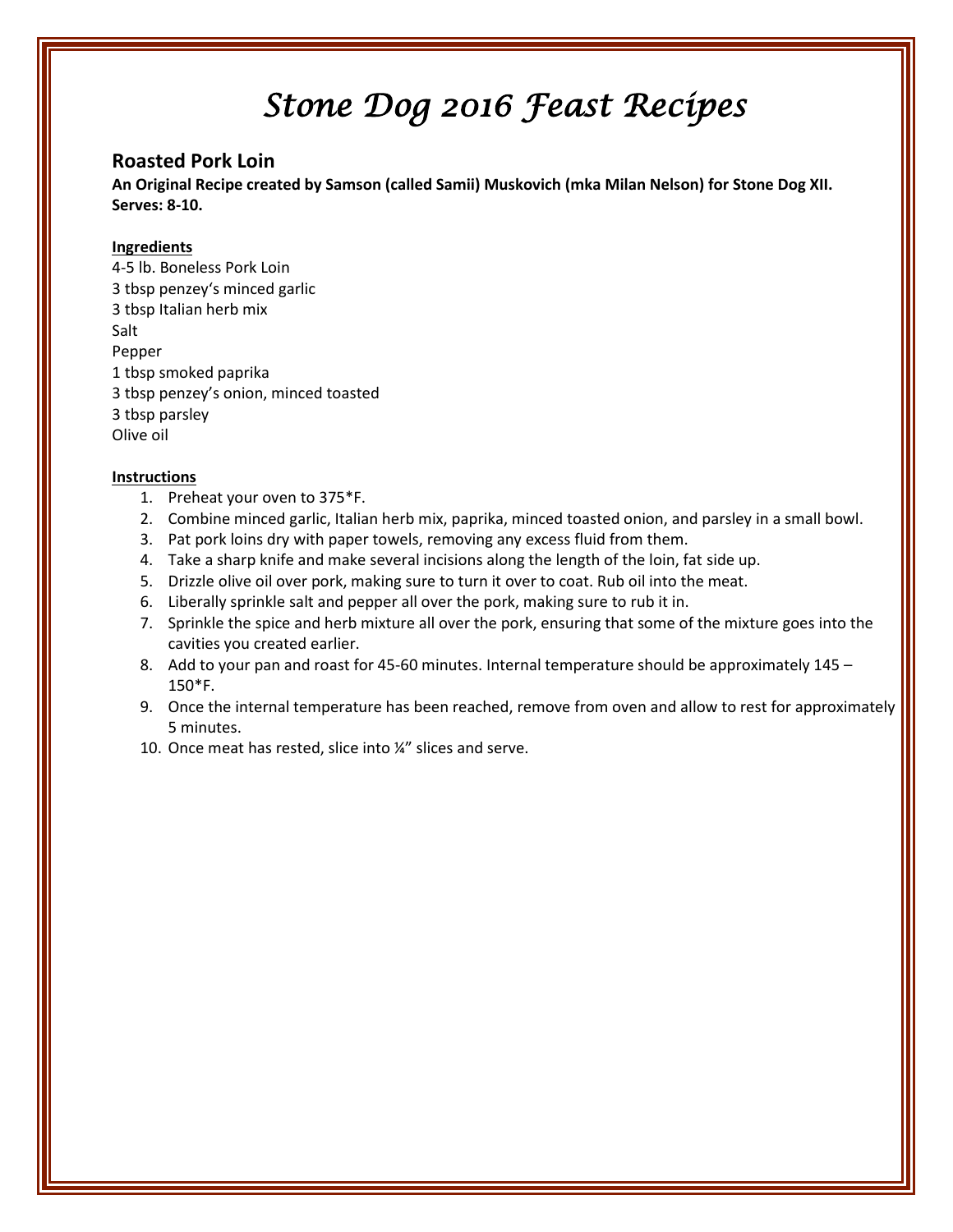### **Buckwheat Kasha with Mushrooms**

**Original Source:** Olga's Flavor Factory

*Modified to be vegetarian for Stone Dog by Samson (called Samii) Muskovich (mka Milan Nelson).* **Serves:** 16

#### **Ingredients**

1 oz dry mushrooms 4 Tbsp minced garlic 1 Large Onion, thin slices 2 Tablespoons butter 1 Tbsp Olive oil 1½ cups buckwheat (12 oz.) 3 cups Vegetable Broth (24 oz.) Salt

#### **Instructions**

- 1. On a dry skillet over medium heat, roast the buckwheat until it's a golden brown color.
- 2. Re-hydrate the mushrooms by placing in a bowl and covering with hot water. Let it stand for about ten minutes.
- 3. Add 1 Tablespoon Olive oil and cook the garlic and onions, seasoning with salt, over medium heat 5-8 min, covered, until soft and beginning to brown.
- 4. Drain, rinse and chop the mushrooms.
- 5. Add the butter, mushrooms and buckwheat. Roast for 2-4 min, until the buckwheat is aromatic.
- 6. Pour in the vegetable broth, bring to a boil, season with salt, reduce the heat to low and cook for about 30 min, until the buckwheat has cooked through.

**Optional:** Add a slab of butter to the warm kasha when serving.

**\* \* \* \* \***

### **Spiced Cherry Sauce**

#### **Ingredients**

2 cans of cherries 1 tsp cinnamon 1/4 tsp nutmeg 1/8 tsp cloves 1/8 tsp mace

#### **Instructions**

1. Mix the spices with the cherries and simmer for 15-20 minutes. Cool slightly and serve.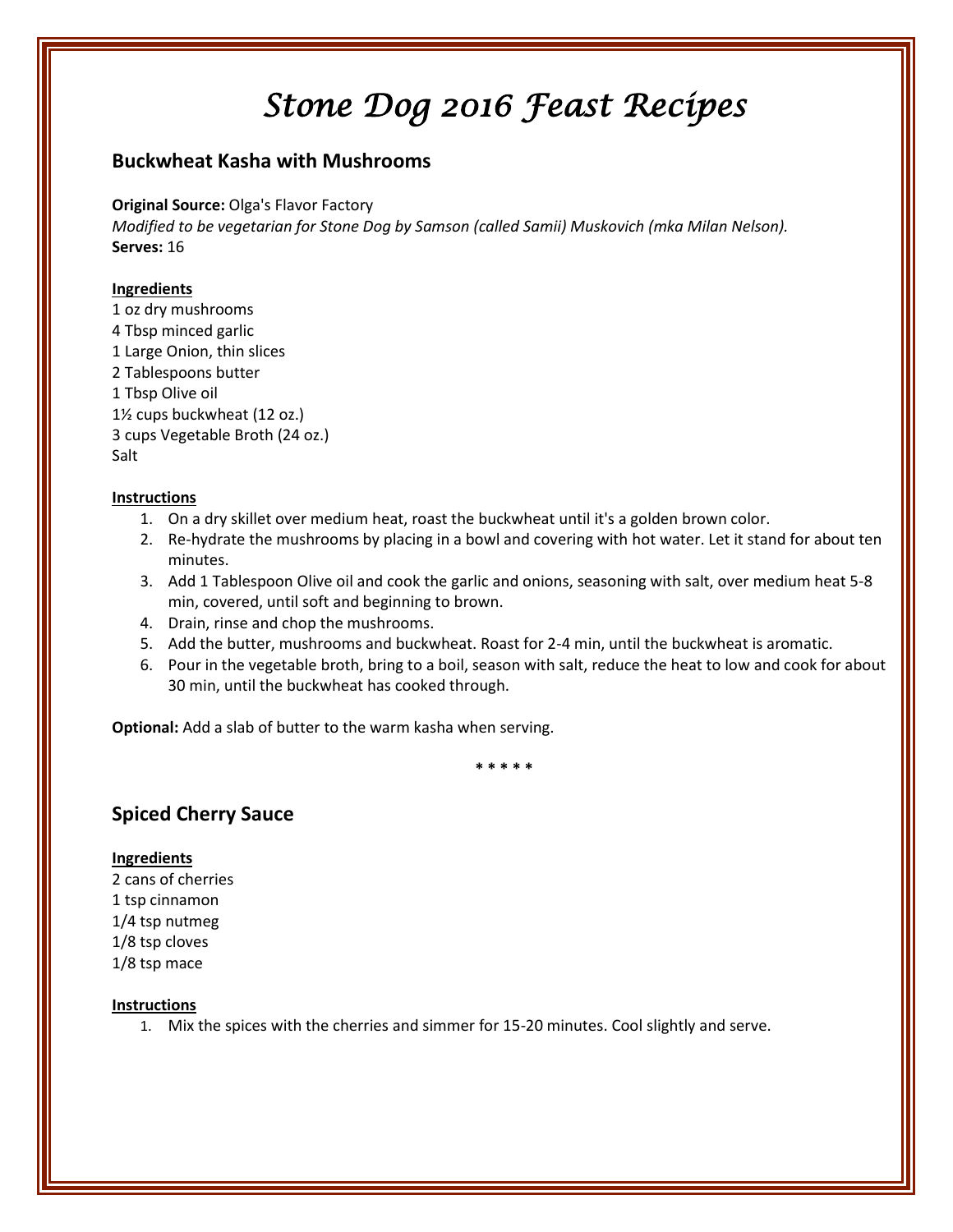## **Medianyky (Honey Cookies)**

**Serves: 40**

#### **Ingredients**

4 c Unbleached All-Purpose Flour 1 tsp Ground Cinnamon 1/2 tsp Ground Cloves 1/2 tsp Ground Ginger 1/2 tsp Ground Nutmeg 1 c Powdered Sugar 2 tsp Baking Powder 2 Extra Large Eggs 1 c Honey 2 tbsp Chopped Orange Peel

#### **Glaze**

1 lg Egg; Beaten with a little Water

#### **Decoration**

Coarse Sugar Crystals

- 1. Sift the flour, spices, sugar, & baking powder together, blending well.
- 2. Add the eggs, honey, & the orange peel to make a soft dough.
- 3. On a floured work surface, roll out the dough to about 1/2-inch thick.
- 4. Cut into shapes with cookie cutters, and place on a lightly greased or non-stick cookie sheet, brushing each one with the egg-wash glaze and sprinkle with the sugar crystals.
- 5. Bake in a preheated 350 Degree F oven until done, about 15 minutes.
- 6. Cool on wire racks and store in airtight containers.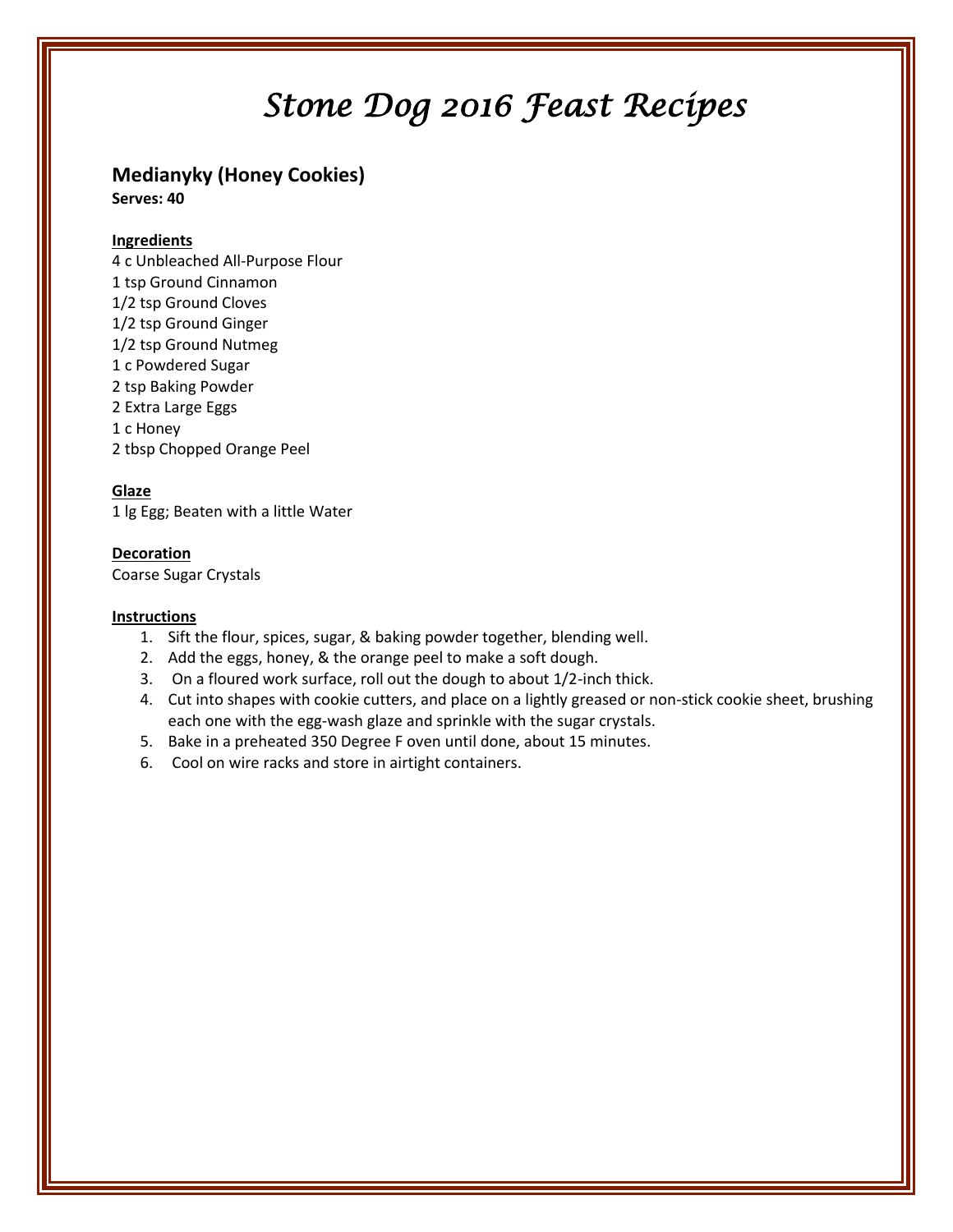## **Trudonoshi**

**Serves: 48**

#### **Ingredients**

24 oz. cottage cheese 2 eggs 1/3 C. sugar pinch of salt Pre-made frozen pie crust for about five 9-inch pies, cut into 10ths

#### **Instructions**

- 1. Food process all the filling ingredient about 30 seconds on low speed (need to do in batches).
- 2. Roll out the pie crust pieces to usual pie crust thickness (about 1/8 inch).
- 3. Put pie crust pieces into mini-muffin tins (or regular muffin tins) and put approx. a tablespoon of filling into each (fill about 1/3-1/2 full).
- 4. Bake at 400 degrees for 20-30 minutes until golden brown. The filling puffs up impressively during baking, but deflates on cooling to make room for the sauces.

## **Blueberry Sauce**

16-oz. package frozen blueberries 1/2 C. sugar 1/2 Tsp. cinnamon 3 Tbsp. all-purpose flour

Toss together blueberries, sugar, cinnamon and flour. Bring to a boil just long enough for the flour to thicken the sauce slightly. Freeze for transport.

### **Raspberry sauce**

16-oz. package frozen raspberries 1 C. sugar 3 Tbsp. all-purpose flour

Toss together raspberries, sugar, and flour. Bring to a boil just long enough for the flour to thicken the sauce slightly. Freeze for transport.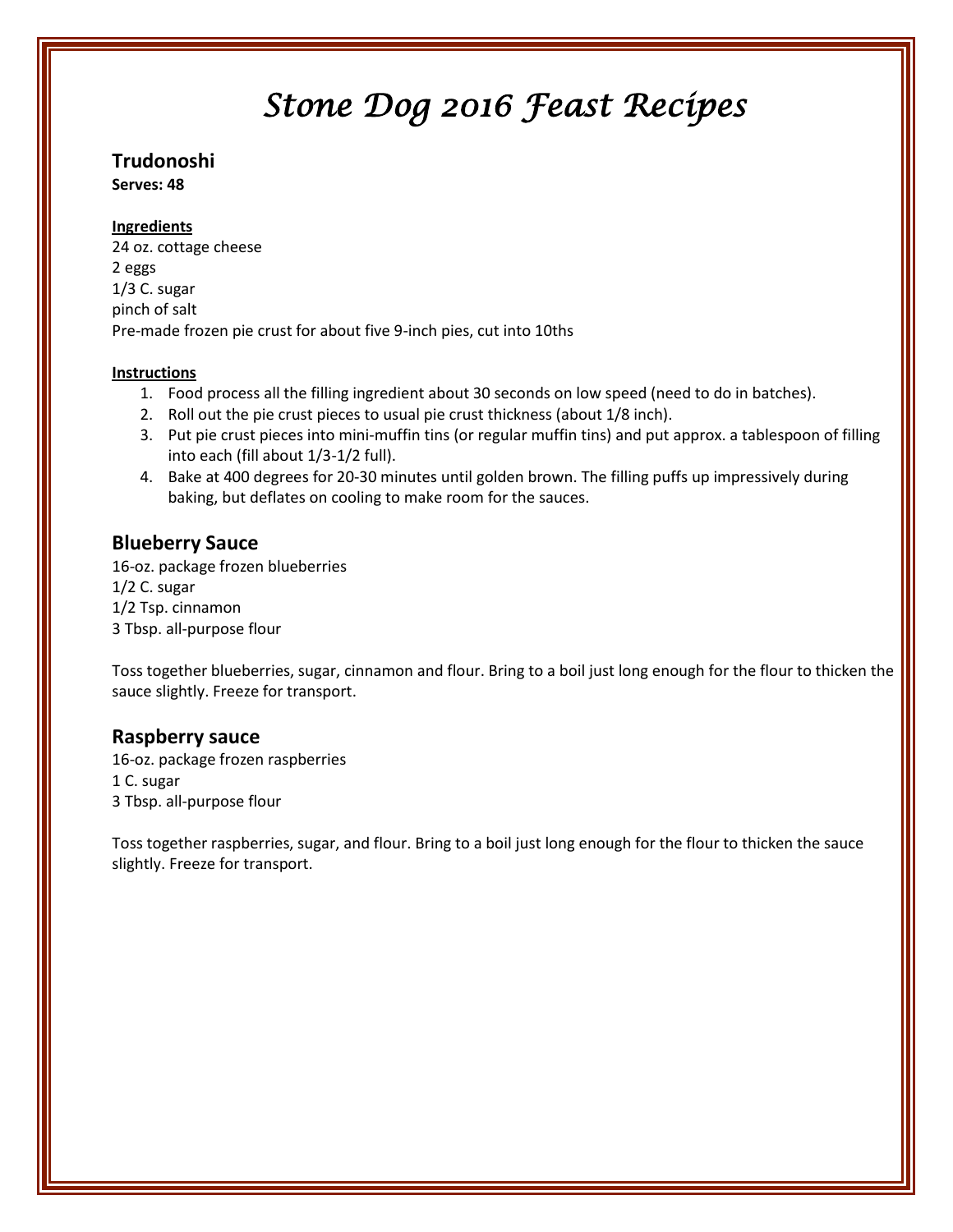### **Bourbon Bacon Pecan Baklava**

**Serves: 48**

#### **Ingredients**

5 tablespoons Honey Bourbon 1-1/2 sticks unsalted butter, melted, plus more for the pan 1 cup dried figs, finely chopped 1 pound sliced bacon 3 cups pecans, toasted 1 cup sugar 1/2 (1-pound) package frozen phyllo dough (9- by 14-inch sheets), thawed 3/4 cup pure maple syrup 1/2 cup water

#### **Instructions**

- 1. Preheat the oven to 350°F. Butter a 9- by 13-inch baking pan.
- 2. In a large bowl, thoroughly combine the figs and 2 tablespoons bourbon. Let stand until the bourbon soaks into the figs. Meanwhile, cook the bacon as directed until very well-browned. Drain on paper towels and then crumble very finely. Very finely chop the pecans. Stir the bacon, pecans and 1/2 cup sugar into the fig mixture.
- 3. Lay a sheet of phyllo in the bottom and up the sides of the pan. Lightly brush with melted butter. Repeat with 4 more phyllo sheets and butter. Spread one-third of the filling evenly over the phyllo. On a clean work surface, lightly brush 1 phyllo sheet with butter. Top with another phyllo sheet and lightly butter. Repeat with 3 more phyllo sheets and butter, then press the stack on top of the filling. Spread half of the remaining filling evenly on top. Repeat this layering of 5 phyllo sheets and bacon filling one more time. Top with 5 buttered and stacked phyllo sheets, buttering the top well.
- 4. With a small, sharp serrated knife, cut the baklava into 48 diamonds. Bake the baklava until dark golden brown, about 1 hour.
- 5. While the baklava bakes, bring the maple syrup, water, 1/2 cup sugar and 3 tablespoons bourbon to a boil in a medium saucepan. Reduce the heat to medium and simmer for 5 minutes. As soon as the baklava comes out of the oven, pour the syrup evenly on top. Let stand for at least 3 hours – or overnight.

**Note:** Replace bacon with mini chocolate chips as an alternative for those who cannot eat bacon.